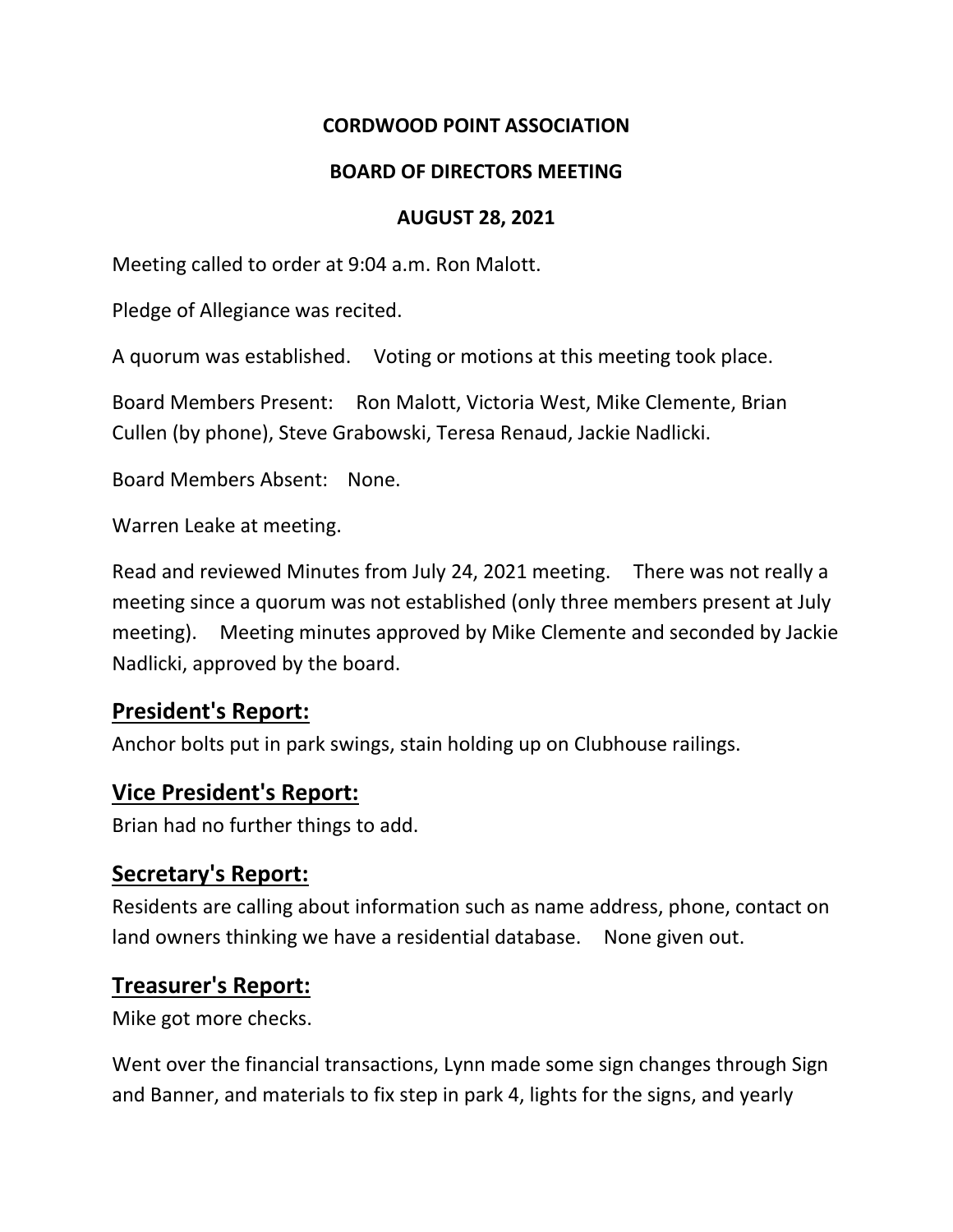rental for P.O. Box in town.

Annual 2 cents from money market account.

All changes have now closed on the properties sold. He is waiting on updated information from the county. We did collect from Penny Belle Holdings.

He got 49 replies out of the 104 he sent out to collect. Out of 57, 22 owe greater more than this year, 2 have paid some, 33 owe for 2021 only.

Jack Pierce and Sally McGill (2018) had passed away.

Treasurer's report approved Teresa and Jackie Nadlicki seconded. Board approved report.

PNC email about residents being able to pay online. Link will be put on Cordwood Point webpage with Carolyn Miller's assistance. Card not present is cheapest option to use as it charges less per transaction. Talked about API integration. Recurring payments option for automatic. This can be cancelled anytime and money will be refunded for the program. Cost is onetime fee of \$99 and \$4.95 a month (total is \$158 for first year, and \$59.40 for every year thereafter). This feature will eventually be on the website. Looking at this to become active in 2022. All of this stays between PNC and Cordwood Point Board, no third party involved. This would be cost effective if over 100 residents sign up for this payment option. No registration or password needed for this.

Board approved and passed motion with no Nays. Teresa Renaud approves for Clover Platform for option 1.

## **Unfinished Business:**

Ditch and overgrowth video and pictures from rainstorms flooding and overflowing the ditches that need to be dug down and weeds removed. Steve and Ron going to Benton Township meeting to show them pictures from rain and previous storms. We are starting to add pressure on township level then go further up to the county level.

County Commissioner was at the previous August Benton Township meeting.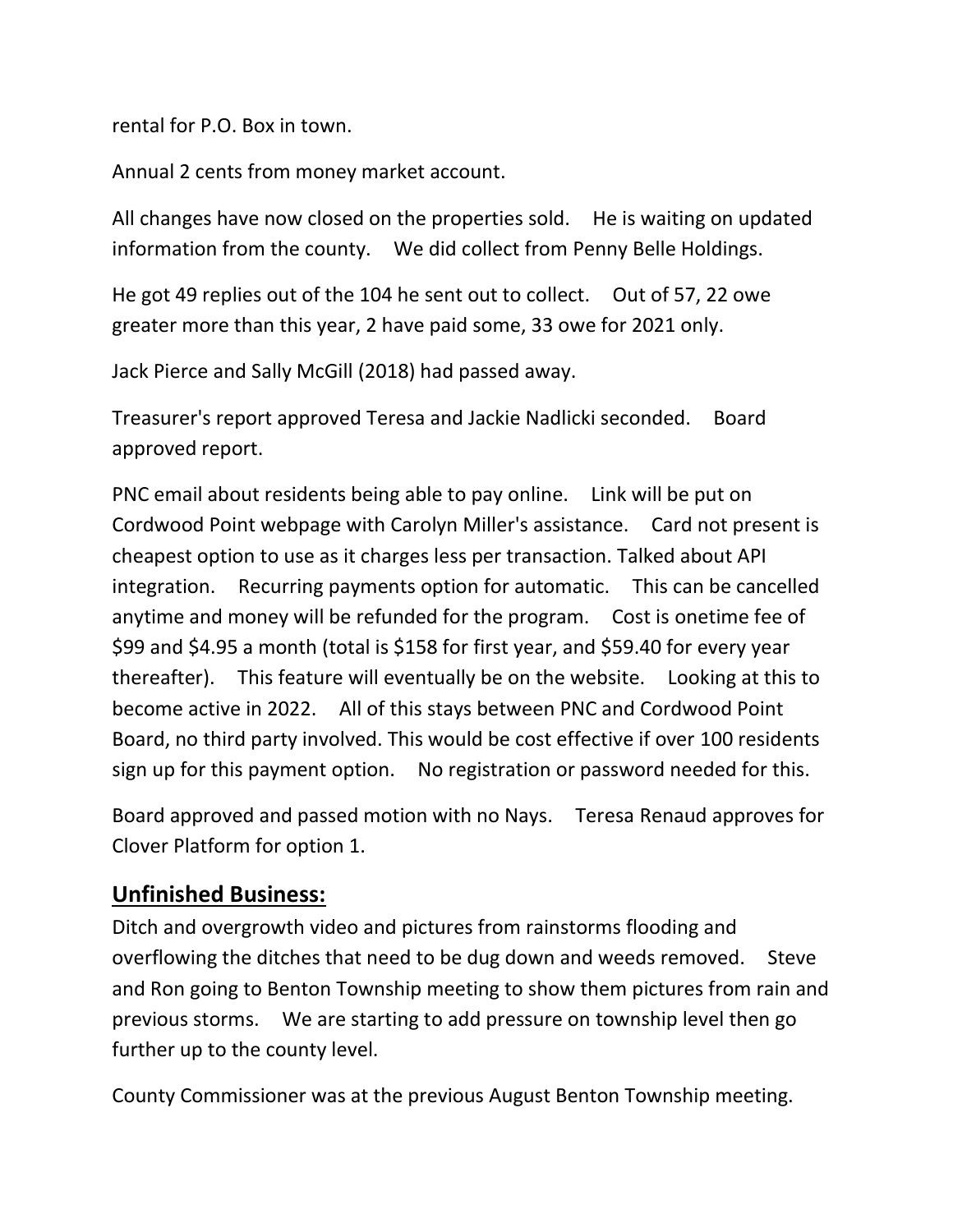Brian has experience in environmental restoration and construction.

Benton Township next meeting is September 13.

Steve is doing the lighting update from to change all fluorescent lighting to led. He will be doing all the lighting. Direct wire. \$150 estimated total. Two floodlights on Clubhouse can be changed over. Ron says he will be happy to help out. Steve ok with being reimbursed. Motion to approve by Viki West and Mike Clemente. Board approved no Nays.

Basketball hoop in Park 4. Dr. Burt did not agree with removing the basketball hoop, he offered to help. Mike would like to have it there. We already removed the Volleyball. The base of the pole is all that needs to be shored up.

Cheboygan County is going to be adopting a blight ordinance which would give us the power of the county behind us. The property on Cedarhurst - Mike did say that Mr. Woods did contact him about paying his dues. This includes the Stoyk property on Birchall.

## **Active Committees:**

Swing number 2 park anchor bolts put in to reinforce all swings in park. Randy is on working on Building and Grounds where he repainted and reinstalled Cordwood Subdivision signs. Steve is working on Clubhouse sign.

Social Club Campfire August 4 had 14 people show up.

Ladies luncheon on September 11. Lisa is not here to answer questions.

October Harvest Dinner at Pier 33.

Nothing from Welcome Committee. Nina Leake is head of the Welcome Committee.

# **New Business:**

Jackie Nadlicki notes that there is a blighted property out by her on Granville Drive and that the home is operating a wild animal sanctuary. Does he/she/they have a permit? Signs says "Nature Habitat", says skunks, racoons, etc. Owner is